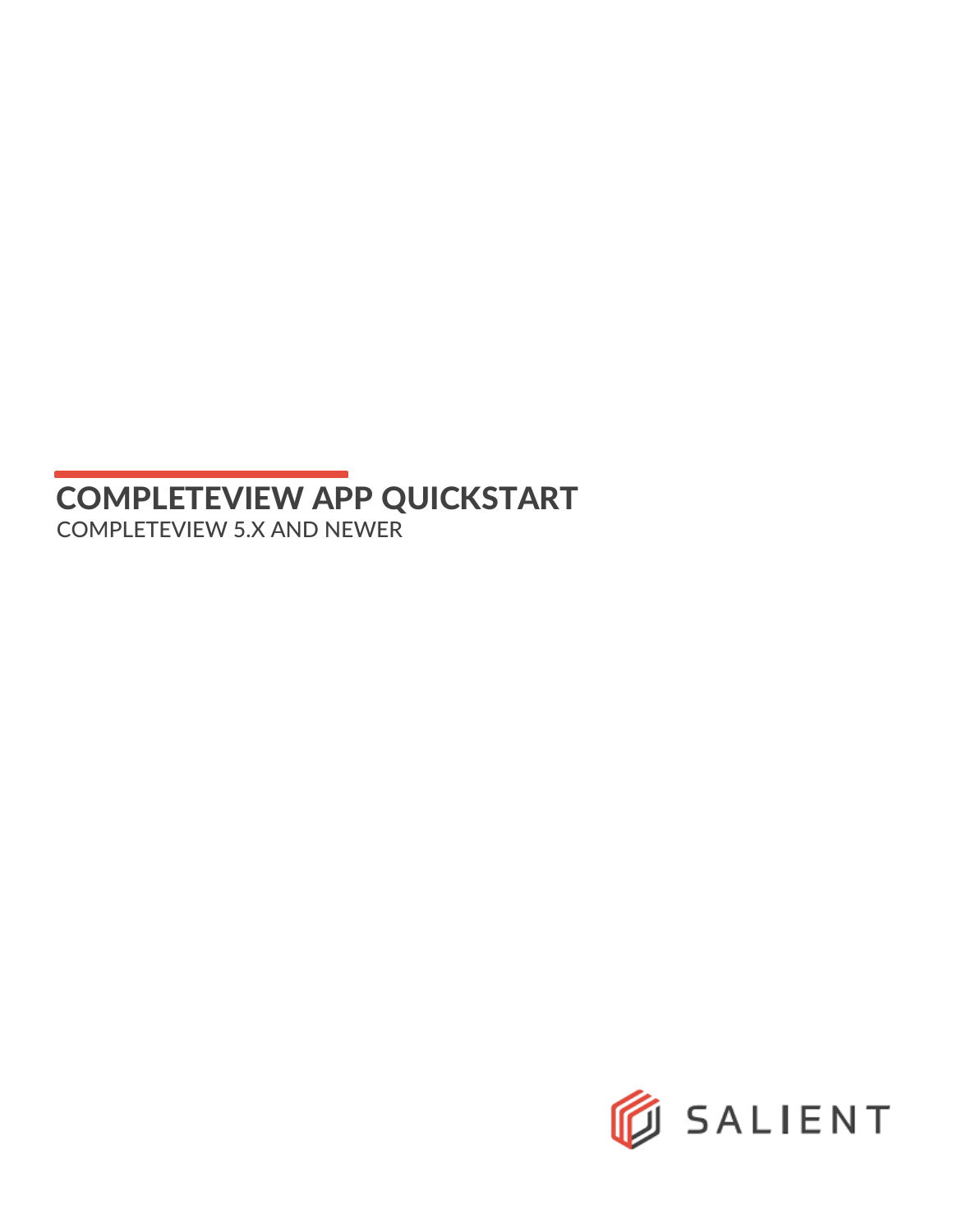## **CompleteView App QuickStart**

Use the following information to configure CompleteView, download, and begin using the CompleteView app.

## **Prerequisites & Configuration**

- CompleteView version 5.5 or newer
- An Apple® device running iOS™ version 13 or newer

While CompleteView's embedded HTTP web server is enabled by default, Salient Systems recommends utilizing the embedded secured HTTPS web server whenever possible. Logged in as an administrator, select the Configure module, then navigate to Common Settings, Ports, and Web Services. Enable the Embedded Secure Webserver HTTPS, accept or modify the HTTPS Port, and Save the configuration. HTTPS requires a Security Certificate to be correctly signed by a signing authority to be secure. Consult the CompleteView 20/20 documentation for more information.

| <b>Streets</b>        | EMBEDDED WEBSERVER (HTTP)                                                                                                                                                 |                      |  |
|-----------------------|---------------------------------------------------------------------------------------------------------------------------------------------------------------------------|----------------------|--|
|                       |                                                                                                                                                                           | Apply to All Servers |  |
| <b>E</b> Web Services | $\sqrt{\ }$ Enable                                                                                                                                                        |                      |  |
|                       | $\blacksquare$ 4502<br><b>HTTP Port</b>                                                                                                                                   |                      |  |
|                       |                                                                                                                                                                           |                      |  |
|                       |                                                                                                                                                                           |                      |  |
|                       | NOTE: Embedded web server (HTTP) can't be disabled and port settings can't be applied to all servers. It should be configured from each Recording Server's settings only. |                      |  |
|                       | EMBEDDED SECURE WEBSERVER (HTTPS)                                                                                                                                         |                      |  |
|                       |                                                                                                                                                                           | Apply to All Servers |  |
|                       | $\sqrt{\frac{1}{2}}$ Enable                                                                                                                                               |                      |  |
|                       | HTTPS Port 4503                                                                                                                                                           |                      |  |
|                       |                                                                                                                                                                           |                      |  |
|                       |                                                                                                                                                                           |                      |  |
|                       | NOTE: Embedded secure web server (HTTPS) port settings can't be applied to all servers. It should be configured from each Recording Server's settings only.               |                      |  |

## **Installation and Logging On**

From your Apple device, launch the App Store®. Search for CompleteView, and install the app.

After successfully installing the CompleteView app, launch it.

Enter the public IP address or hostname of the deployment's Management Server, port information (by default, port 8095 for HTTP and 8096 for HTTPS connections) and valid VMS or Active Directory credentials. If using HTTPS, select the Use TLS box. Optionally select Remember Me. Tap Log In to proceed.